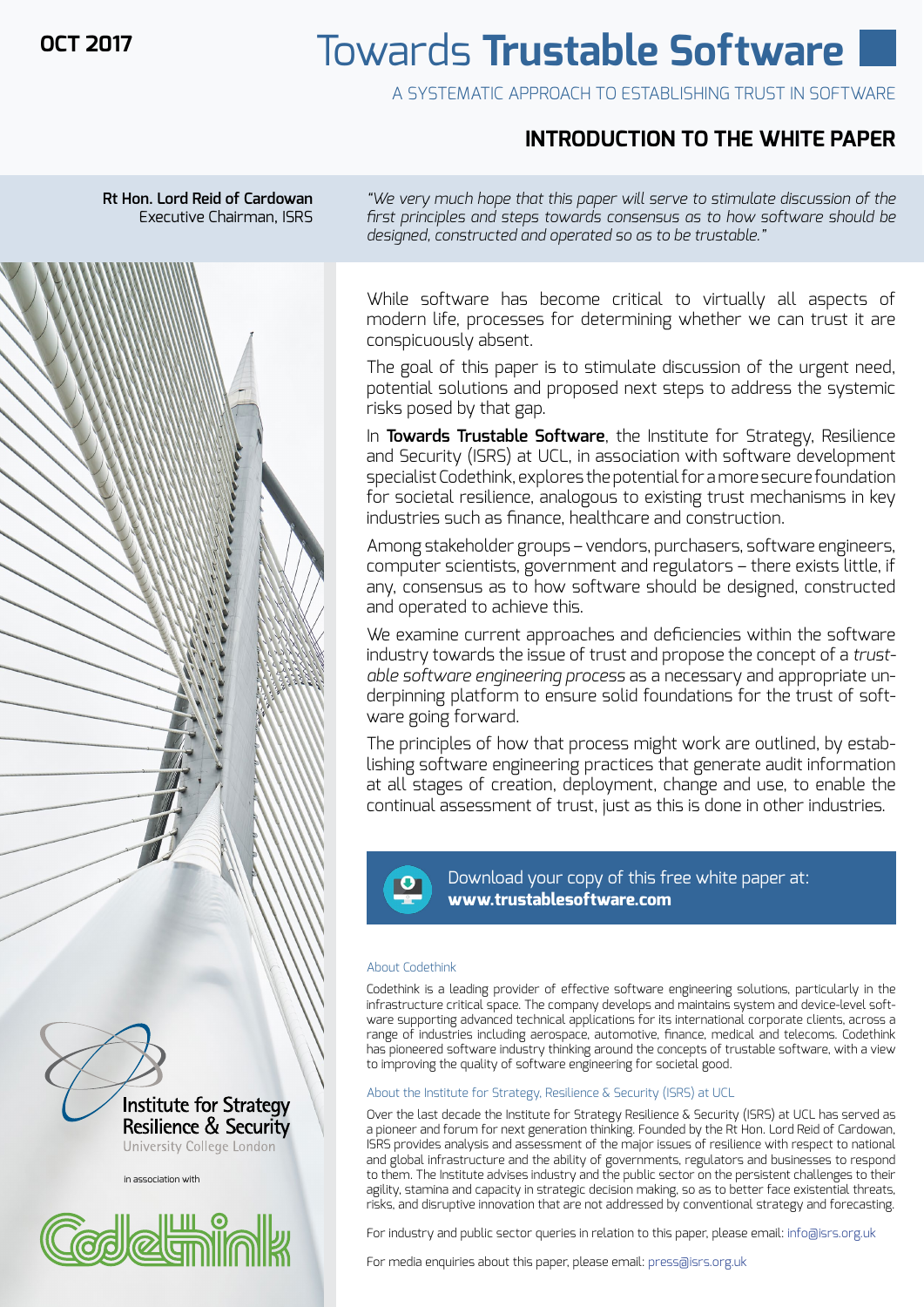



# **EXECUTIVE SUMMARY**

### **Towards Trustable Software**

Within the space of a few decades, human civilisation has become highly dependent upon computer software, a trend that shows no signs of reversing, as our industries, homes, transportation and a plethora of mechanical and electronic objects – the "Internet of Things" – become increasingly software controlled and interconnected.

However, while improved regulation of construction, healthcare, law, financial services and other fundamental building blocks of human society has achieved ever greater levels of trust, the reverse is true of software. Engineering practices within the software industry, which would be considered irresponsible in construction or mechanical engineering, have led to the creation of systems that are not simply unworthy of trust, but incapable of having their level of trustworthiness assessed. As software has evolved from basic, highly deterministic electronic circuits and simple control logic to levels of unfathomable complexity contained within billions of lines of code, this blind spot has crept up upon us and it should be of major concern to governments, regulators, the software industry and the general public. When these systems fail in unexpected ways, as they inevitably must, they risk not only far reaching and potentially systemic consequences, but also triggering future crises of confidence in the products and services that they support.

Existing initiatives to improve the *trustworthiness* of software have focused largely on how to build better software by improving safety, reliability, availablility, resilience and security. Complementary to these, the concept of trustable software proposes a general solution that adds auditability to the software development process, enabling parties in the value chain to assess the degree to which they can trust a particular piece of computer code, in the same way that audit trails provide confidence in other industries. Auditability does not *de facto* enforce trust, rather it strongly incentivises behaviours along the value chain that lead to it through increased transparency of the process.

All critical products and services upon which human health, safety and security depend, have, of necessity, evolved recognisable processes to provide transparency and allow assessment of the degree to which to which that product or service is capable of being trusted. We refer to these as trustable processes because they generate the ability to trust. These vary from industry to industry, but generally take the form of laws, regulations, standards and audit practices. They provide confidence that e.g. a pill may be swallowed, that is safe to board an aircraft - conversely, that the risk of using a product or service is worth accepting.

However, there exists an important exception – software. In an age of increasing reliance upon software and ever more complex, interconnected and interdependent systems, we must address the question: to what extent can we trust this software?

Unlike physical construction, software does not have to conform to a set of building standards; unlike the pharmaceutical industry, there are no notified bodies or regulators; unlike the legal profession there is not a single body upholding standards of practice, and unlike accounting, software is unaudited. There is currently no recognisable process, regulatory framework, set of standards or audit trail by which, at any stage, it is possible to assess the degree to which software is capable of being trusted. Instead, software use remains largely an act of faith, built upon a stack of unverified assumptions, as most computer code is written informally and evaluated based on whether or not it works. Little software is formally verified to be error free and it is generally supplied in an opaque manner to its users. Even open source software, while in principle visible in its entirety, is in practice often so large and complex that fully understanding its operation is unfeasible.

We are on the cusp of further dramatic increases in the capabilities and complexity of software, and the issues of trust that are raised by its use are set to increase exponentially with the advent of evolving technologies such as robotics and artificial intelligence. Virtually every aspect of human life will involve or be controlled entirely by devices incorporating software. Software is now used to deliver many essential public services and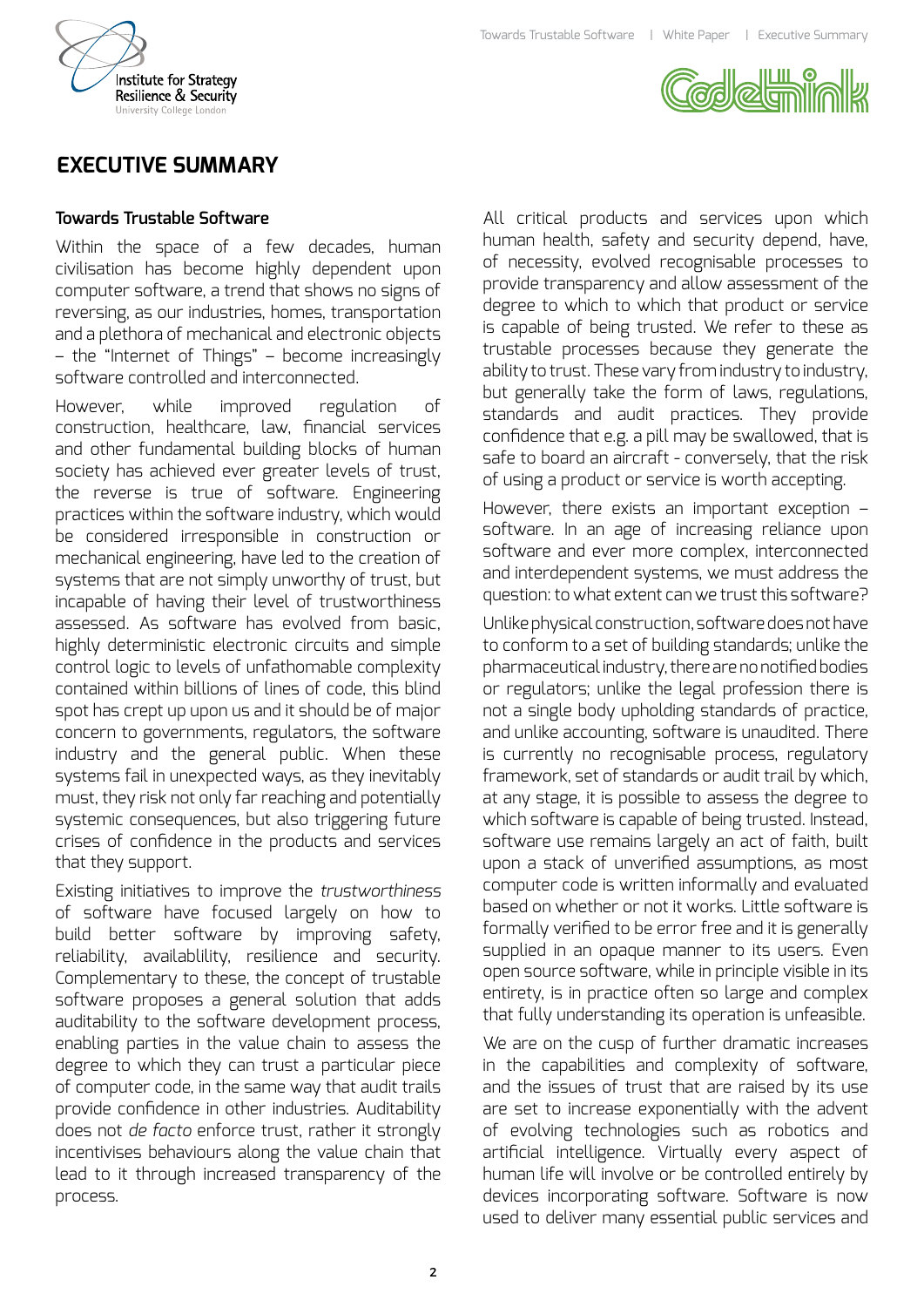# Towards **Trustable Software**

A SYSTEMATIC APPROACH TO ESTABLISHING TRUST IN SOFTWARE

to support critical national infrastructure. The loss or denial of service for any reason, accidental or deliberate, has potential consequences that range from mere inconvenience and reputational damage, to financial loss and ultimately loss of life.

The advent of the driverless car will finalise an ongoing engineering paradigm inversion, whereby a vehicle that is currently considered primarily as a mechanical object supported by software will become viewed as primarily software encapsulated within mechanical components. Concerns of safety and security will shift from trust in mechanical components to trust in the software, for example, can a cyber attacker take control of the vehicle?

### **A Critical Issue to Address Now**

In the wake of the global financial crisis of 2007- 2008, it became clear that the crisis was avoidable and was caused by widespread failures in regulation and supervision, poor management of accumulated systemic risk, lack of transparency, breakdown in accountability and ethics and failures to correctly price risk.

Analogously, despite an urgent unmet need, the software industry is inexorably drawn towards fuelling growth and will de facto ignore and resist a "push" towards a systematic approach to trust in software. An equivalent "pull" is required by governments and regulators in recognising the problem and encouraging the adoption of trustablility as standard practice, before a series of events or a particular disaster forces this issue into the wider public domain and Government is required to compel industry post hoc to address the issue of trust in software.

By 2020, at least 20 billion devices will be connected to the Internet, each more complex, interconnected and interdependent than ever before. Ignoring the systemic risks, lack of transparency, breakdown in accountability and failure of regulatory supervision holds the potential to accumulate a crisis as potent as any previously experienced.

Operating in an environment with software supplied 'as safe as possible', as it currently is, but without an auditable process for verifying the provenance and testing of that code, is no longer appropriate. Without adopting a process by which the trustability of software can be determined, society will increasingly stumble from one problem to the next. Whether this is experienced as failure in use, increased cyberattacks, or financial loss, the result will inevitably lead to an erosion of public confidence with repercussions for governments and regulators. Despite the challenges of adopting this approach in an industry that has historically been relatively free of constraints, the opportunity for nation states that are early adopters is competitive advantage through the creation of a safer society and a safer place to do business.

### **Trustability: An Established Key to Trust**

A trustable process can be defined as "auditable in such a way that, at any point in the process, one can assess the degree to which it can be trusted". Although this term may be unfamiliar in everyday language, examples in use are immediately recognisable e.g. financial auditing is an established process that evolved over centuries in response to the need for trust in finance. The handling of evidence in the criminal justice system also follows a strict process so that a jury can have confidence in the provenance of evidence and that it has not been tampered with.

The requirements and steps of these trustable processes may at first appear to have little in common. However, all such processes share a set of features that enable trustability: those providing a product, service or information are required to present detailed evidence on the provenance, manufacture, testing and validity of what is being supplied. The evidence required, its format and the standards for preparing that evidence are specified by a regulator or agency, and it is then made available to a nominated body to inspect and audit to certify its accuracy.



To find out more please visit: **www.trustablesoftware.com**